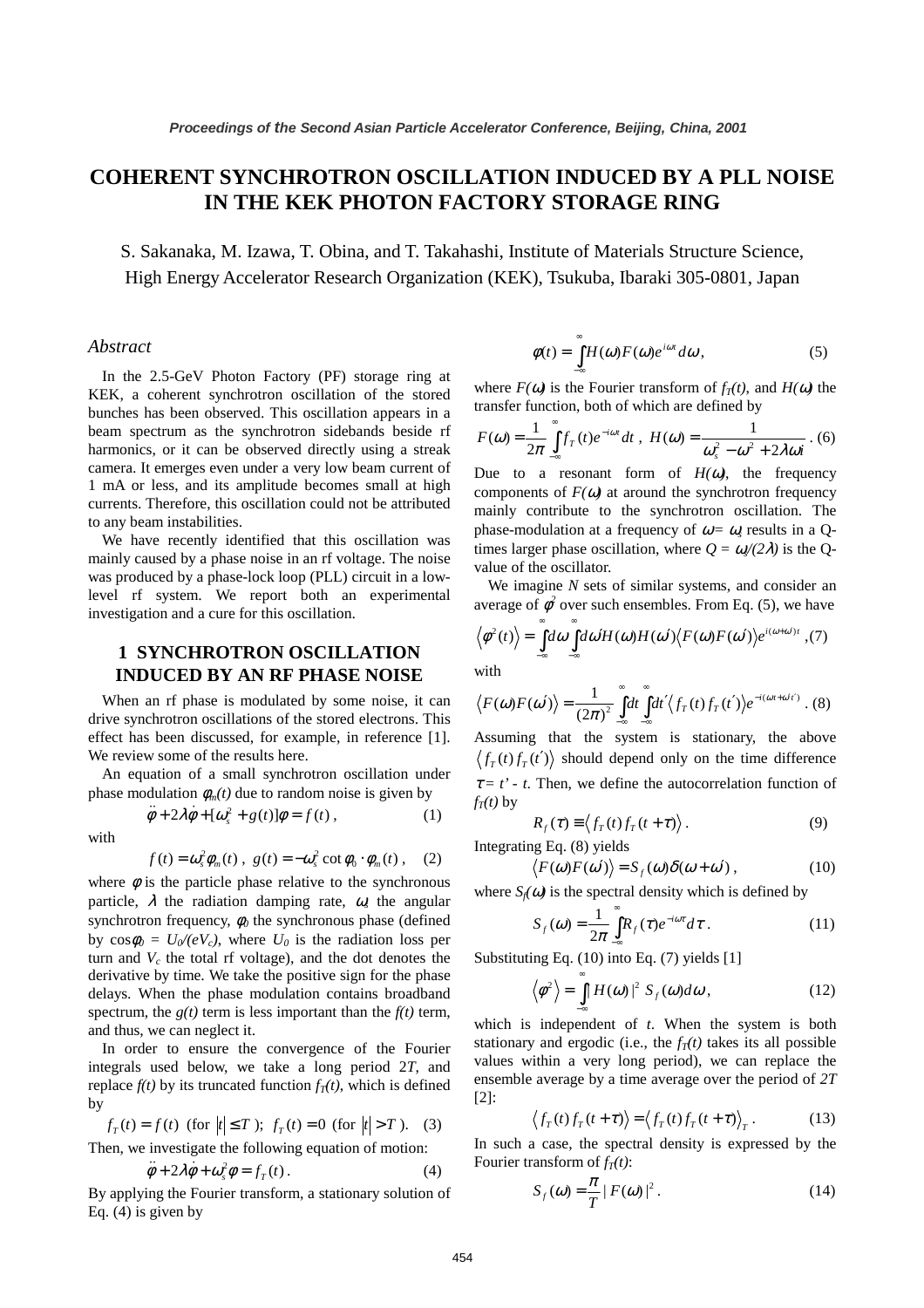#### **2 EXPERIMENT**

In the PF storage ring, four rf cavities provide a total rf voltage of 1.7 MV. Each cavity is driven by an independent klystron. A phase of each klystron output is locked to master rf, using a phase-lock loop (PLL). We recently found that a klystron output signal contains some phase noise, which is produced by the PLL circuit. Figure 1 shows the spectra of the picked-up rf signals from one of the cavities; the upper trace shows the spectrum under usual condition (PLL on), while the lower trace shows the one under PLL off. We can see a broadband noise around the rf signal when the PLL was on.



Figure 1: Spectra of the picked-up signals from the cavity.

Figure 2 shows a phase detector circuit[3] used for the PLL. Two rf signals are converted down to 500 kHz, while keeping the phase difference between them. These signals are converted to square-wave signals using a zerocrossing detector, and then, the phase difference is detected using both a digital flip-flop and a low-pass filter. After some amplification, the output signal is fed back to a phase shifter. Linearity of the output voltage to the phase difference is excellent, however, the output signal may contain some white noise due to the square wave if the low-pass filtering at the end is not sufficient. In our case, a broadband phase-noise due to this would induce the coherent synchrotron oscillation, which had been observed in the PF storage ring.



Figure 2: Phase detector circuit used for the PLL.

An experiment was carried out in the PF storage ring under single bunch operation with low beam currents (2.3 - 3 mA). The principal parameters of the ring are given in Table 1. Figure 3 shows the beam spectra from a buttontype monitor around the rf frequency; the upper trace was taken under an usual condition. We can see the synchrotron sidebands showing the coherent synchrotron

oscillation; these sidebands were lower by about 41 dB from the rf peak. The lower trace in Fig. 3 shows the beam spectrum when we inserted a passive low-pass filter (LPF) between the phase detector and the phase shifter in each rf station. The LPF was an LC-filter having a cutoff frequency of 4.8 kHz. We also reduced a loop gain from 39 dB to 31 dB. As a result, the synchrotron sidebands reduced by about 19 dB. In other words, by eliminating the high-frequency components of the noise, the coherent oscillation was reduced by an order of magnitude. This result clearly showed that the coherent synchrotron oscillation was induced mainly by the phase noise which was produced by the PLL circuits.

Table 1: Principal parameters of the PF storage ring.

| Beam energy $(E_0)$                        | $2.5 \text{ GeV}$ |
|--------------------------------------------|-------------------|
| RF frequency $(f_{\rm rf})$                | 500.10718 MHz     |
| Total rf voltage $(V_c)$                   | 1.7 MV            |
| Momentum compaction $(\alpha)$             | 0.0061            |
| Synchrotron frequency $(f_s)$              | 23.6 kHz          |
| Longitudinal damping rate $(\lambda)$      | $255 s^{-1}$      |
| Natural rms bunch length $(\sigma_{\tau})$ | $31$ ps           |



Figure 3: Spectra of the button-type electrode signal.

An evolution of the coherent synchrotron oscillation  $\phi(t)$  under usual conditions, which was measured by detecting the phase of the button-type monitor signal, is shown in Fig. 4. The upper trace shows the time evolution; the lower trace is the Fourier transform of it. Because the oscillation was driven by the random noise, the oscillation amplitude fluctuated. Its Fourier transform [Fig. 4(b)] showed a peak at the synchrotron frequency (*fs*) of 23.6 kHz. On the other hand, a similar measurement under noise reduction (Fig. 5) showed much smaller synchrotron oscillation. The peak at the synchrotron frequency [in Fig. 5(b)] reduced more than an order of magnitude; however, phase oscillations at low frequency increased to some extent due to an reduced feedback gain.

Figure 6 shows the spectra of the phase noise in one of the cavities, which was detected using a double-balanced mixer. High-frequency phase noise, which can be seen in Fig. 6(a), decreased considerably after the noise reduction [Fig. 6(b)]. Rms amplitudes of the phase noise were about 5.8 mrad and 3.3 mrad before and after the noise